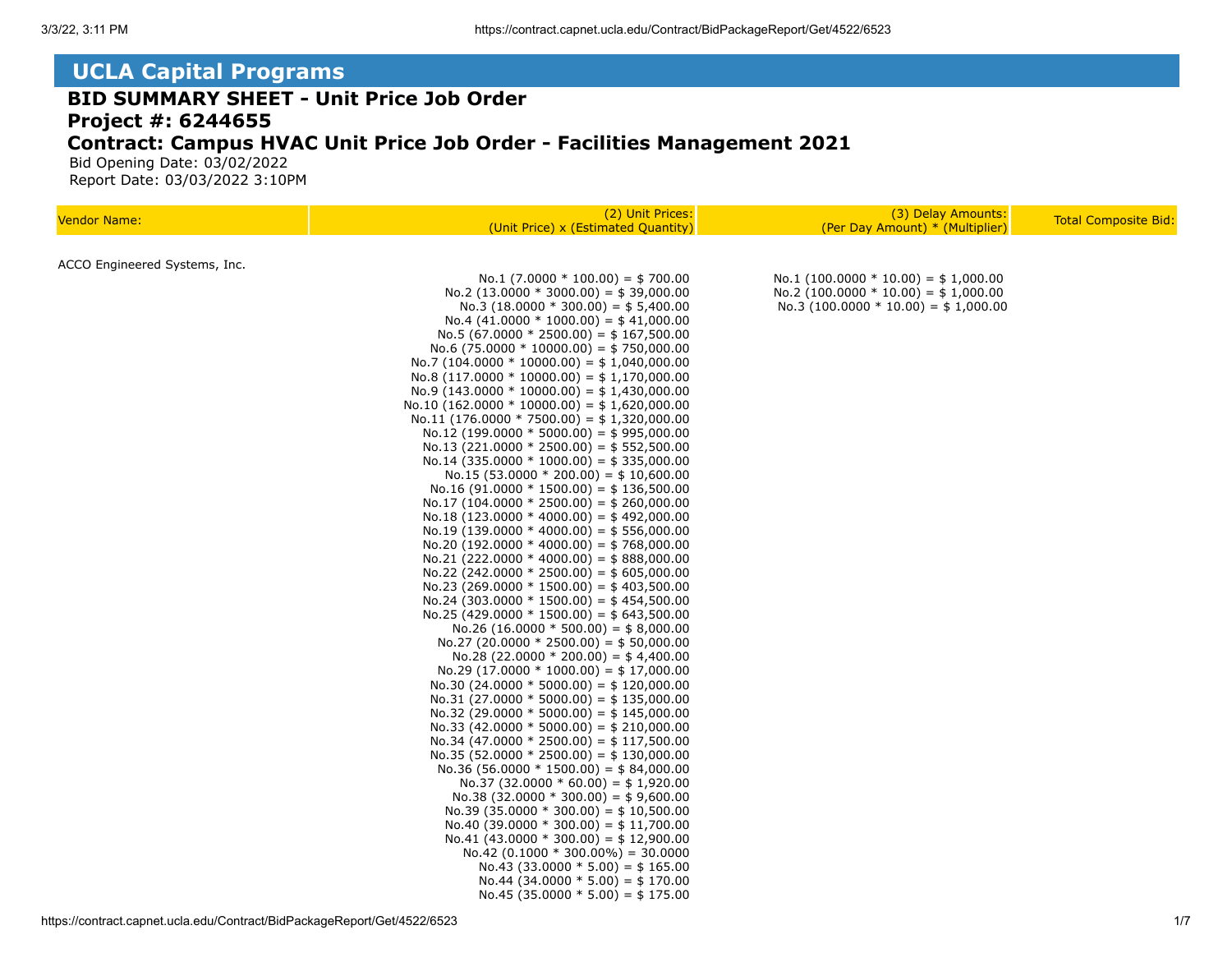No.46 (37.0000  $*$  5.00) = \$185.00 No.47 (41.0000  $*$  5.00) = \$205.00  $No.48$  (0.1000  $*$  500.00%) = 50.0000 No.49 (28.0000  $*$  5.00) = \$140.00 No.50 (29.0000  $*$  5.00) = \$145.00  $No.51$  (30.0000  $*$  5.00) = \$150.00 No.52 (32.0000  $*$  5.00) = \$160.00 No.53 (33.0000  $*$  5.00) = \$165.00  $No.54 (0.1000 * 2000.00\%) = 200.0000$ No.55 (28.0000  $*$  5.00) = \$140.00 No.56 (29.0000  $*$  5.00) = \$145.00 No.57 (30.0000  $*$  5.00) = \$150.00 No.58 (32.0000  $*$  5.00) = \$160.00 No.59 (33.0000  $*$  5.00) = \$165.00  $No.60$  (0.1000  $*$  2000.00%) = 200.0000 No.61 (29.0000  $*$  100.00) = \$ 2,900.00 No.62 (40.0000  $*$  100.00) = \$4,000.00 No.63 (58.0000  $*$  100.00) = \$ 5,800.00 No.64 (74.0000  $*$  100.00) = \$7,400.00 No.65 (85.0000  $*$  100.00) = \$ 8,500.00 No.66 (95.0000  $*$  100.00) = \$9,500.00 No.67 (105.0000  $*$  100.00) = \$ 10,500.00 No.68 (115.0000  $*$  100.00) = \$11,500.00 No.69 (238.0000  $*$  5.00) = \$1,190.00 No.70 (267.0000  $*$  5.00) = \$ 1,335.00 No.71 (328.0000  $*$  5.00) = \$1,640.00 No.72 (357.0000  $*$  5.00) = \$1,785.00 No.73 (387.0000  $*$  5.00) = \$1,935.00  $No.74$  (0.1200  $*$  500.00%) = 60.0000 No.75 (297.0000  $*$  5.00) = \$1,485.00 No.76 (341.0000  $*$  5.00) = \$ 1,705.00 No.77 (401.0000  $*$  5.00) = \$ 2,005.00 No.78 (445.0000  $*$  5.00) = \$ 2,225.00 No.79 (475.0000  $*$  5.00) = \$ 2,375.00  $No.80$  (0.1200  $*$  500.00%) = 60.0000 No.81 (28.0000  $*$  5.00) = \$140.00 No.82 (29.0000  $*$  5.00) = \$145.00 No.83 (30.0000  $*$  5.00) = \$150.00 No.84 (32.0000  $*$  5.00) = \$160.00 No.85  $(33.0000 * 5.00) = $165.00$ No.86  $(0.1000 * 500.00%) = 50.0000$ No.87 (28.0000  $*$  5.00) = \$140.00 No.88 (29.0000  $*$  5.00) = \$145.00 No.89 (30.0000  $*$  5.00) = \$150.00 No.90 (32.0000  $*$  5.00) = \$160.00 No.91 (33.0000  $*$  5.00) = \$165.00  $No.92$  (0.1000  $*$  500.00%) = 50.0000 No.93 (537.0000  $*$  5.00) = \$ 2,685.00 No.94 (588.0000  $*$  25.00) = \$14,700.00 No.95 (620.0000  $*$  5.00) = \$ 3,100.00 No.96 (620.0000  $*$  5.00) = \$3,100.00 No.97 (1035.0000  $*$  5.00) = \$ 5,175.00 No.98  $(1117.0000 * 5.00) = $5,585.00$ No.99 (291.0000  $*$  15.00) = \$4,365.00 No.100 (63.0000  $*$  15.00) = \$945.00 No.101 (69.0000  $*$  5.00) = \$345.00 No.102 (373.0000  $*$  10.00) = \$3,730.00 No.103 (386.0000  $*$  10.00) = \$3,860.00 No.104 (392.0000  $*$  20.00) = \$7,840.00 No.105 (458.0000  $*$  5.00) = \$ 2,290.00 No.106 (478.0000  $*$  5.00) = \$ 2,390.00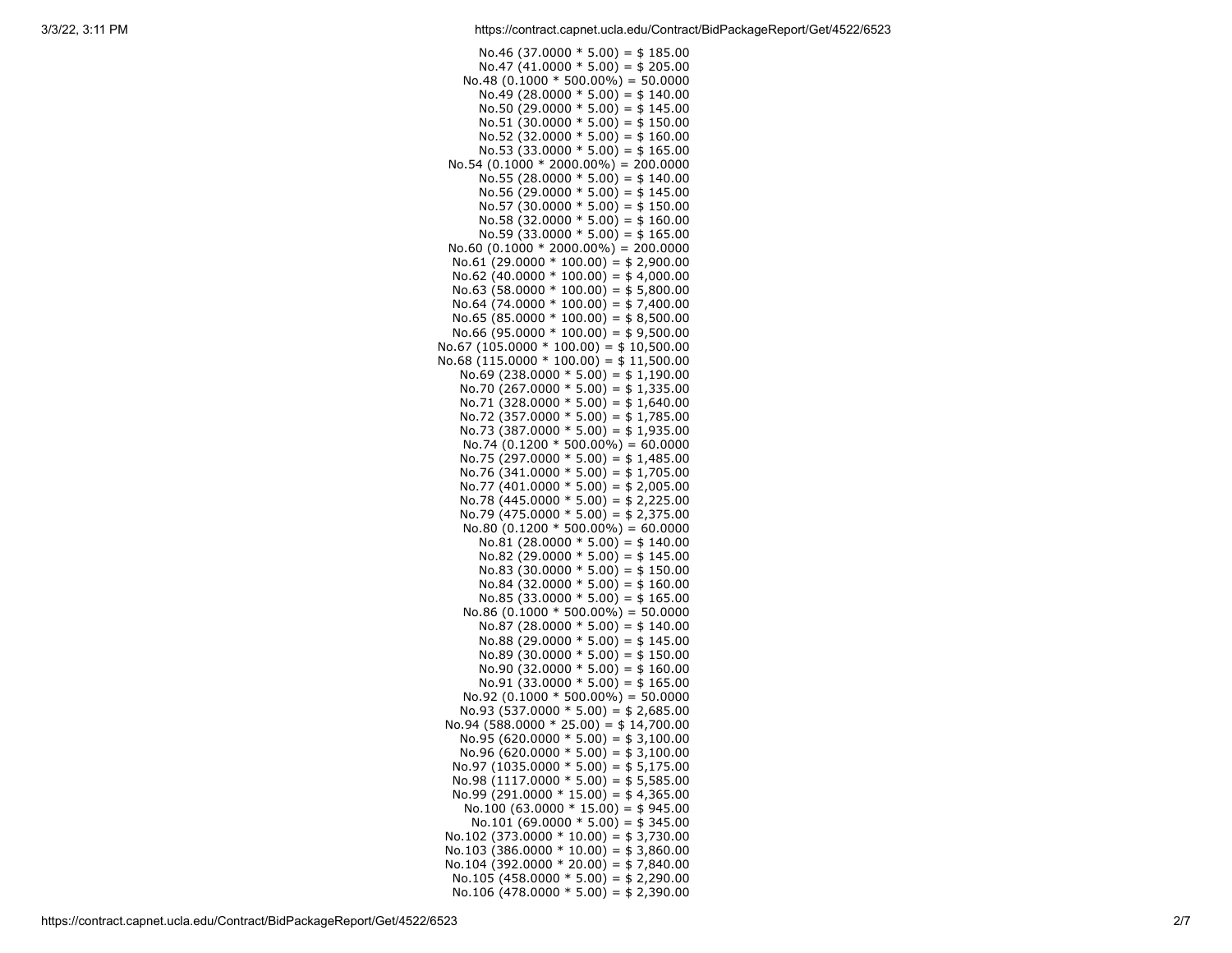| $No.107 (137.0000 * 10.00) = $1,370.00$                                                 |
|-----------------------------------------------------------------------------------------|
| No.108 (109.0000 $*$ 10.00) = \$1,090.00                                                |
| No.109 (123.0000 $*$ 5.00) = \$615.00                                                   |
| No.110 (165.0000 $*$ 5.00) = \$825.00                                                   |
| No.111 (201.0000 $*$ 2.00) = \$402.00                                                   |
| No.112 (215.0000 $*$ 10.00) = \$ 2,150.00                                               |
| No.113 (43.0000 $*$ 500.00) = \$21,500.00                                               |
| No.114 (59.0000 $*$ 500.00) = \$29,500.00<br>No.115 (78.0000 $*$ 10.00) = \$780.00      |
| No.116 (91.0000 $*$ 5.00) = \$455.00                                                    |
| No.117 (120.0000 $*$ 5.00) = \$600.00                                                   |
| No.118 (145.0000 $*$ 5.00) = \$725.00                                                   |
| No.119 (202.0000 $*$ 5.00) = \$1,010.00                                                 |
| No.120 (583.0000 $*$ 5.00) = \$ 2,915.00                                                |
| No.121 (869.0000 $*$ 5.00) = \$4,345.00                                                 |
| No.122 (1003.0000 $*$ 5.00) = \$5,015.00                                                |
| No.123 (112.0000 * 200.00) = \$22,400.00                                                |
| No.124 (107.0000 * 200.00) = $$21,400.00$                                               |
| $No.125 (61.0000 * 100.00) = $6,100.00$                                                 |
| $No.126(113.0000 * 1500.00) = $169,500.00$                                              |
| $No.127 (113.0000 * 1500.00) = $169,500.00$<br>No.128 (5806.0000 * 5.00) = \$ 29,030.00 |
| No.129 (6532.0000 $*$ 5.00) = \$32,660.00                                               |
| No.130 (8551.0000 * 2.00) = \$17,102.00                                                 |
| No.131 (11412.0000 $*$ 2.00) = \$22,824.00                                              |
| No.132 (3022.0000 * 10.00) = $$30,220.00$                                               |
| No.133 (8898.0000 $*$ 2.00) = \$17,796.00                                               |
| No.134 (12449.0000 $*$ 2.00) = \$24,898.00                                              |
| No.135 (14315.0000 $*$ 5.00) = \$71,575.00                                              |
| No.136 (8.0000 $*$ 3000.00) = \$24,000.00                                               |
| No.137 (7.0000 * 10000.00) = \$70,000.00                                                |
| No.138 (6.5000 * 20000.00) = \$130,000.00                                               |
| No.139 $(6.0000 * 30000.00) = $180,000.00$                                              |
| No.140 (3984.0000 $*$ 5.00) = \$19,920.00<br>No.141 (4757.0000 $*$ 2.00) = \$9,514.00   |
| No.142 (14744.0000 $*$ 2.00) = \$ 29,488.00                                             |
| No.143 (29488.0000 $*$ 2.00) = \$58,976.00                                              |
| No.144 (2325.0000 $*$ 2.00) = \$4,650.00                                                |
| No.145 (3033.0000 $*$ 2.00) = \$6,066.00                                                |
| No.146 (185.0000 * 200.00) = $$37,000.00$                                               |
| No.147 $(174.0000 * 400.00) = $69,600.00$                                               |
| No.148 $(167.0000 * 100.00) = $16,700.00$                                               |
| No.149 $(171.0000 * 100.00) = $17,100.00$                                               |
| No.150 $(164.0000 * 100.00) = $16,400.00$                                               |
| No.151 (100.0000 $*$ 100.00) = \$10,000.00<br>No.152 (290.0000 * 100.00) = \$29,000.00  |
| No.153 (303.0000 $*$ 100.00) = \$30,300.00                                              |
| No.154 (51.0000 $*$ 100.00) = \$5,100.00                                                |
| No.155 (1101.0000 * 20.00) = \$22,020.00                                                |
| No.156 (1625.0000 $*$ 5.00) = \$8,125.00                                                |
| No.157 (2.5000 * 12000.00) = \$30,000.00                                                |
| No.158 $(4.0000 * 2500.00) = $10,000.00$                                                |
| No.159 (19.0000 $*$ 500.00) = \$9,500.00                                                |
| No.160 $(11.0000 * 100.00) = $1,100.00$                                                 |
| $No.161 (108.0000 * 4000.00) = $432,000.00$                                             |
| No.162 (139.0000 * 700.00) = \$97,300.00                                                |
| No.163 (170.0000 * 100.00) = $$ 17,000.00$<br>No.164 (77.0000 $*$ 8.00) = \$616.00      |
| No.165 (99.0000 $*$ 200.00) = \$19,800.00                                               |
| No.166 (120.0000 $*$ 8.00) = \$960.00                                                   |
| No.167 (118.0000 * 700.00) = $$82,600.00$                                               |
|                                                                                         |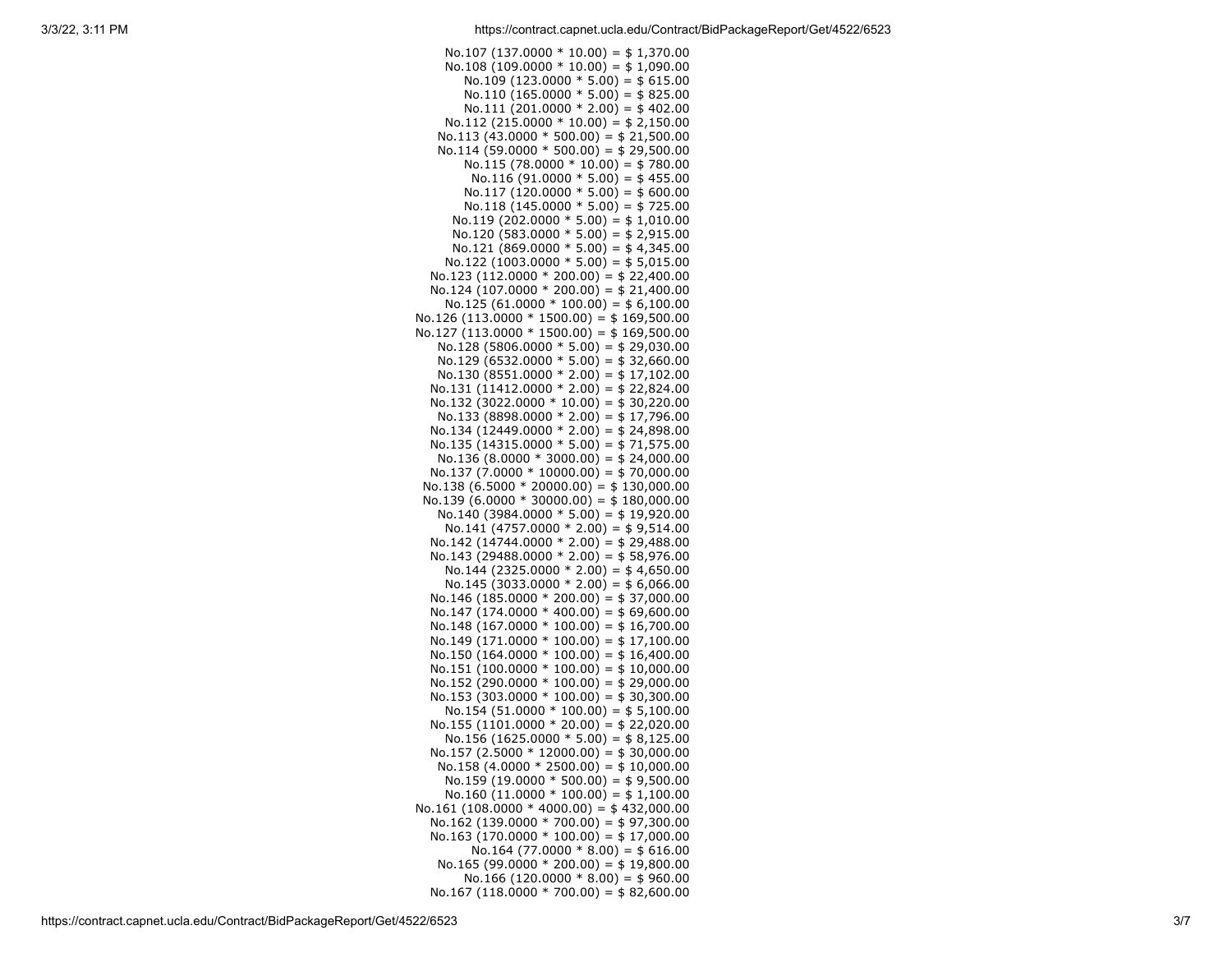|                            | No.168 (152.0000 $*$ 100.00) = \$15,200.00<br>No.169 (185.0000 $*$ 8.00) = \$1,480.00<br>No.170 (91.0000 $*$ 8.00) = \$728.00<br>$No.171$ (115.0000 $* 8.00$ ) = \$920.00<br>No.172 (138.0000 * 40.00) = \$5,520.00<br>No.173 (144.0000 $*$ 2000.00) = \$ 288,000.00<br>No.174 (176.0000 * 400.00) = \$70,400.00<br>No.175 (207.0000 $*$ 8.00) = \$1,656.00<br>$No.176(120.0000 * 100.00) = $12,000.00$<br>No.177 (145.0000 $*$ 8.00) = \$1,160.00<br>No.178 (169.0000 $*$ 8.00) = \$1,352.00<br>No.179 (215.0000 * 250.00) = \$53,750.00<br>No.180 (270.0000 $*$ 200.00) = \$54,000.00<br>No.181 (325.0000 $*$ 8.00) = \$ 2,600.00<br>$No.182$ (0.2000 * 400000.00%) = 80000.0000<br>$No.183 (0.2000 * 100000.00\%) = 20000.0000$                                                                                                                                                                                                                                                                                                                                                                                                                                                                                                                                                                                                                                                                                                                                                                                                                                                                                                                                                                                                                                                                                                                                                                                                                                                                              |                                                                                                                             |               |
|----------------------------|-----------------------------------------------------------------------------------------------------------------------------------------------------------------------------------------------------------------------------------------------------------------------------------------------------------------------------------------------------------------------------------------------------------------------------------------------------------------------------------------------------------------------------------------------------------------------------------------------------------------------------------------------------------------------------------------------------------------------------------------------------------------------------------------------------------------------------------------------------------------------------------------------------------------------------------------------------------------------------------------------------------------------------------------------------------------------------------------------------------------------------------------------------------------------------------------------------------------------------------------------------------------------------------------------------------------------------------------------------------------------------------------------------------------------------------------------------------------------------------------------------------------------------------------------------------------------------------------------------------------------------------------------------------------------------------------------------------------------------------------------------------------------------------------------------------------------------------------------------------------------------------------------------------------------------------------------------------------------------------------------------------------|-----------------------------------------------------------------------------------------------------------------------------|---------------|
| <b>Total Composite Bid</b> | 18,705,653.00                                                                                                                                                                                                                                                                                                                                                                                                                                                                                                                                                                                                                                                                                                                                                                                                                                                                                                                                                                                                                                                                                                                                                                                                                                                                                                                                                                                                                                                                                                                                                                                                                                                                                                                                                                                                                                                                                                                                                                                                   | 3,000.00                                                                                                                    | 18,708,653.00 |
| Sheldon Mechanical Corp.   | No.1 (254.0000 $*$ 100.00) = \$25,400.00<br>No.2 (259.0000 $*$ 3000.00) = \$777,000.00<br>No.3 (488.0000 $*$ 300.00) = \$146,400.00<br>No.4 (305.0000 $*$ 1000.00) = \$305,000.00<br>No.5 (338.0000 * 2500.00) = $$845,000.00$<br>No.6 (391.0000 $*$ 10000.00) = \$3,910,000.00<br>No.7 (406.0000 * 10000.00) = \$4,060,000.00<br>No.8 (591.0000 $*$ 10000.00) = \$5,910,000.00<br>No.9 (660.0000 * 10000.00) = \$ 6,600,000.00<br>No.10 (683.0000 $*$ 10000.00) = \$ 6,830,000.00<br>No.11 (773.0000 * 7500.00) = $$ 5,797,500.00$<br>No.12 (1013.0000 $*$ 5000.00) = \$ 5,065,000.00<br>No.13 (1048.0000 * 2500.00) = $$2,620,000.00$<br>No.14 (1174.0000 $*$ 1000.00) = \$ 1,174,000.00<br>No.15 (367.0000 * 200.00) = $$73,400.00$<br>No.16 (397.0000 $*$ 1500.00) = \$595,500.00<br>No.17 (410.0000 * 2500.00) = \$ 1,025,000.00<br>No.18 (472.0000 $*$ 4000.00) = \$1,888,000.00<br>No.19 (758.0000 * 4000.00) = \$3,032,000.00<br>No.20 (836.0000 * 4000.00) = \$3,344,000.00<br>No.21 (975.0000 * 4000.00) = \$3,900,000.00<br>No.22 (1391.0000 * 2500.00) = \$3,477,500.00<br>No.23 (1553.0000 * 1500.00) = \$ 2,329,500.00<br>No.24 (1748.0000 $*$ 1500.00) = \$ 2,622,000.00<br>No.25 (1952.0000 * 1500.00) = $$2,928,000.00$<br>$No.26$ (92.0000 $*$ 500.00) = \$46,000.00<br>No.27 (99.0000 * 2500.00) = $$247,500.00$<br>No.28 (105.0000 * 200.00) = \$ 21,000.00<br>No.29 (230.0000 $*$ 1000.00) = \$ 230,000.00<br>No.30 (235.0000 * 5000.00) = $$1,175,000.00$<br>No.31 (240.0000 * 5000.00) = $$1,200,000.00$<br>No.32 (245.0000 * 5000.00) = \$1,225,000.00<br>No.33 (250.0000 $*$ 5000.00) = \$1,250,000.00<br>No.34 (255.0000 $*$ 2500.00) = \$637,500.00<br>No.35 (260.0000 * 2500.00) = \$650,000.00<br>No.36 (265.0000 $*$ 1500.00) = \$397,500.00<br>No.37 (489.0000 $*$ 60.00) = \$ 29,340.00<br>No.38 (496.0000 $*$ 300.00) = \$148,800.00<br>No.39 (508.0000 $*$ 300.00) = \$152,400.00<br>No.40 (516.0000 $*$ 300.00) = \$154,800.00<br>No.41 (529.0000 $*$ 300.00) = \$158,700.00 | No.1 (100.0000 $*$ 10.00) = \$ 1,000.00<br>No.2 (200.0000 $*$ 10.00) = \$ 2,000.00<br>$No.3 (200.0000 * 10.00) = $2,000.00$ |               |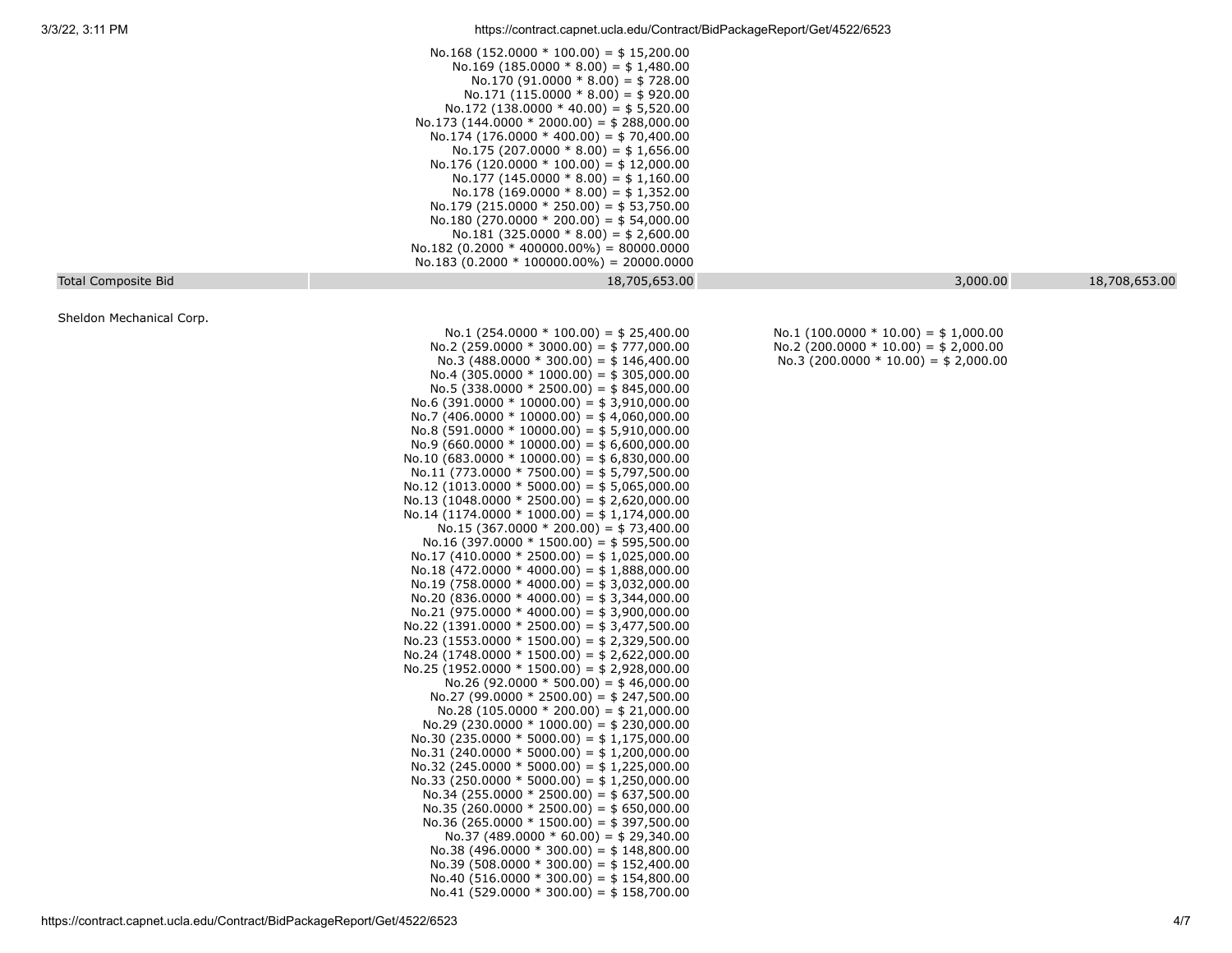| No.42 (0.3500 $*$ 300.00%) = 105.0000                                               |
|-------------------------------------------------------------------------------------|
| No.43 (486.0000 $*$ 5.00) = \$ 2,430.00                                             |
| No.44 (490.0000 $*$ 5.00) = \$ 2,450.00                                             |
| No.45 (496.0000 $*$ 5.00) = \$2,480.00                                              |
| No.46 (499.0000 $*$ 5.00) = \$ 2,495.00                                             |
| No.47 (504.0000 $*$ 5.00) = \$ 2,520.00                                             |
| No.48 $(0.4500 * 500.00\%) = 225.0000$                                              |
| No.49 (360.0000 $*$ 5.00) = \$1,800.00<br>No.50 (365.0000 $*$ 5.00) = \$1,825.00    |
| No.51 (370.0000 $*$ 5.00) = \$1,850.00                                              |
| No.52 (375.0000 $*$ 5.00) = \$1,875.00                                              |
| No.53 (382.0000 $*$ 5.00) = \$1,910.00                                              |
| No.54 $(0.4000 * 2000.00%) = 800.0000$                                              |
| No.55 (360.0000 $*$ 5.00) = \$1,800.00                                              |
| No.56 (365.0000 $*$ 5.00) = \$1,825.00                                              |
| No.57 (370.0000 $*$ 5.00) = \$1,850.00                                              |
| No.58 (375.0000 $*$ 5.00) = \$1,875.00                                              |
| No.59 (382.0000 $*$ 5.00) = \$1,910.00<br>No.60 $(0.4000 * 2000.00%) = 800.0000$    |
| No.61 (421.0000 * 100.00) = $$42,100.00$                                            |
| No.62 (433.0000 * 100.00) = $$43,300.00$                                            |
| No.63 (445.0000 $*$ 100.00) = \$44,500.00                                           |
| No.64 (464.0000 * 100.00) = $$46,400.00$                                            |
| No.65 (525.0000 * 100.00) = $$ 52,500.00$                                           |
| No.66 (602.0000 * 100.00) = $$60,200.00$                                            |
| No.67 (662.0000 $*$ 100.00) = \$66,200.00                                           |
| No.68 (743.0000 $*$ 100.00) = \$74,300.00                                           |
| No.69 (878.0000 $*$ 5.00) = \$4,390.00<br>No.70 $(1065.0000 * 5.00) = $5,325.00$    |
| No.71 $(1101.0000 * 5.00) = $5,505.00$                                              |
| No.72 $(1147.0000 * 5.00) = $5,735.00$                                              |
| No.73 (1200.0000 $*$ 5.00) = \$6,000.00                                             |
| No.74 (0.5000 $*$ 500.00%) = 250.0000                                               |
| No.75 (878.0000 $*$ 5.00) = \$4,390.00                                              |
| No.76 (891.0000 $*$ 5.00) = \$4,455.00                                              |
| No.77 (909.0000 $*$ 5.00) = \$4,545.00                                              |
| No.78 (935.0000 $*$ 5.00) = \$4,675.00<br>No.79 (960.0000 $*$ 5.00) = \$4,800.00    |
| No.80 $(0.4000 * 500.00\%) = 200.0000$                                              |
| No.81 (360.0000 $*$ 5.00) = \$1,800.00                                              |
| No.82 (365.0000 $*$ 5.00) = \$1,825.00                                              |
| No.83 (370.0000 $*$ 5.00) = \$1,850.00                                              |
| No.84 (375.0000 $*$ 5.00) = \$1,875.00                                              |
| No.85 (382.0000 $*$ 5.00) = \$1,910.00                                              |
| No.86 (0.4000 $*$ 500.00%) = 200.0000                                               |
| No.87 (360.0000 $*$ 5.00) = \$1,800.00<br>No.88 (365.0000 $*$ 5.00) = \$1,825.00    |
| No.89 (370.0000 $*$ 5.00) = \$1,850.00                                              |
| No.90 (375.0000 $*$ 5.00) = \$1,875.00                                              |
| No.91 (382.0000 $*$ 5.00) = \$1,910.00                                              |
| No.92 (0.4000 $*$ 500.00%) = 200.0000                                               |
| No.93 (3085.0000 $*$ 5.00) = \$15,425.00                                            |
| No.94 (3125.0000 * 25.00) = \$78,125.00                                             |
| No.95 (3265.0000 $*$ 5.00) = \$16,325.00                                            |
| No.96 (3289.0000 $*$ 5.00) = \$16,445.00                                            |
| No.97 (3462.0000 $*$ 5.00) = \$17,310.00<br>No.98 $(3544.0000 * 5.00) = $17,720.00$ |
| No.99 (3076.0000 $*$ 15.00) = \$46,140.00                                           |
| No.100 (711.0000 * 15.00) = \$10,665.00                                             |
| No.101 (753.0000 $*$ 5.00) = \$3,765.00                                             |
| No.102 (4980.0000 * 10.00) = $$49,800.00$                                           |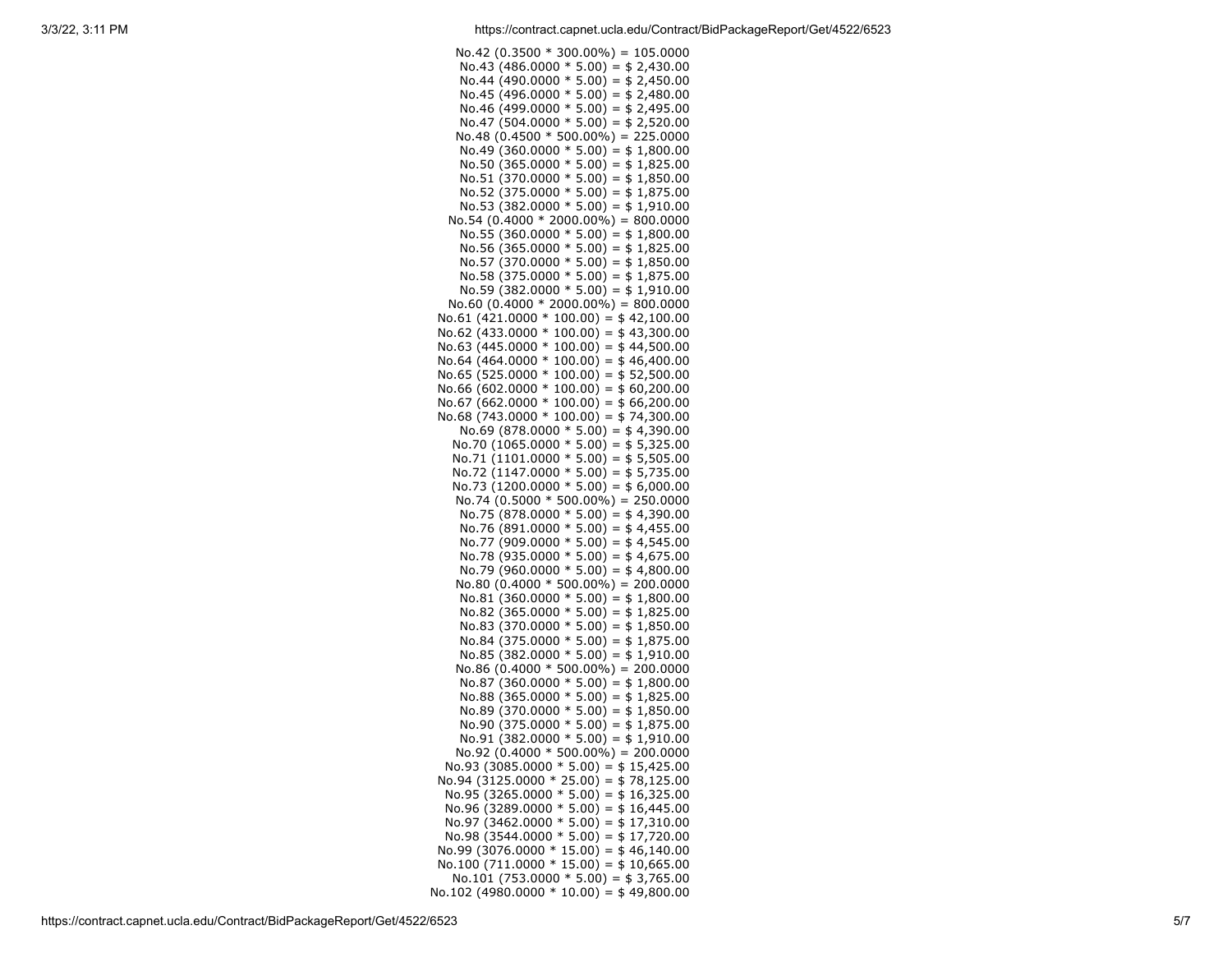| No.103 (5013.0000 $*$ 10.00) = \$50,130.00    |
|-----------------------------------------------|
|                                               |
| No.104 (5087.0000 $*$ 20.00) = \$101,740.00   |
| No.105 (5260.0000 $*$ 5.00) = \$ 26,300.00    |
| No.106 (5309.0000 $*$ 5.00) = \$26,545.00     |
|                                               |
| No.107 (3629.0000 * 10.00) = $$36,290.00$     |
| No.108 (4327.0000 $*$ 10.00) = \$43,270.00    |
|                                               |
| No.109 (4385.0000 $*$ 5.00) = \$ 21,925.00    |
| No.110 (4450.0000 $*$ 5.00) = \$22,250.00     |
|                                               |
| No.111 (4574.0000 $*$ 2.00) = \$9,148.00      |
| No.112 (4615.0000 $*$ 10.00) = \$46,150.00    |
| No.113 (740.0000 $*$ 500.00) = \$370,000.00   |
|                                               |
| $No.114 (763.0000 * 500.00) = $381,500.00$    |
| No.115 (797.0000 $*$ 10.00) = \$7,970.00      |
|                                               |
| No.116 (781.0000 $*$ 5.00) = \$3,905.00       |
| No.117 (743.0000 $*$ 5.00) = \$3,715.00       |
|                                               |
| No.118 (799.0000 $*$ 5.00) = \$3,995.00       |
| No.119 (813.0000 $*$ 5.00) = \$4,065.00       |
| No.120 (838.0000 $*$ 5.00) = \$4,190.00       |
|                                               |
| No.121 (1376.0000 $*$ 5.00) = \$6,880.00      |
| No.122 (2623.0000 $*$ 5.00) = \$13,115.00     |
|                                               |
| $No.123 (698.0000 * 200.00) = $139,600.00$    |
| No.124 (649.0000 * 200.00) = \$129,800.00     |
|                                               |
| No.125 (616.0000 $*$ 100.00) = \$61,600.00    |
| $No.126 (731.0000 * 1500.00) = $1,096,500.00$ |
| $No.127 (674.0000 * 1500.00) = $1,011,000.00$ |
|                                               |
| $No.128 (31000.0000 * 5.00) = $155,000.00$    |
| No.129 (32500.0000 $*$ 5.00) = \$162,500.00   |
| No.130 (35400.0000 $*$ 2.00) = \$70,800.00    |
|                                               |
| No.131 (42100.0000 $*$ 2.00) = \$84,200.00    |
| No.132 (12100.0000 * 10.00) = \$121,000.00    |
|                                               |
| No.133 (20000.0000 $*$ 2.00) = \$40,000.00    |
| No.134 (31600.0000 $*$ 2.00) = \$63,200.00    |
| No.135 (46700.0000 $*$ 5.00) = \$233,500.00   |
|                                               |
| No.136 (28.4600 $*$ 3000.00) = \$85,380.00    |
| No.137 (22.9000 * 10000.00) = \$ 229,000.00   |
|                                               |
| No.138 (21.1400 * 20000.00) = \$422,800.00    |
| No.139 (19.4100 $*$ 30000.00) = \$582,300.00  |
| No.140 (22300.0000 $*$ 5.00) = \$111,500.00   |
|                                               |
| $No.141 (24100.0000 * 2.00) = $48,200.00$     |
| No.142 (52300.0000 $*$ 2.00) = \$104,600.00   |
| No.143 (96000.0000 * 2.00) = \$192,000.00     |
|                                               |
| No.144 (13800.0000 $*$ 2.00) = \$27,600.00    |
| No.145 (15800.0000 $*$ 2.00) = \$31,600.00    |
|                                               |
| $No.146 (626.0000 * 200.00) = $ 125,200.00$   |
| $No.147 (614.0000 * 400.00) = $245,600.00$    |
| No.148 (618.0000 $*$ 100.00) = \$61,800.00    |
|                                               |
| No.149 (620.0000 $*$ 100.00) = \$62,000.00    |
| No.150 (608.0000 $*$ 100.00) = \$60,800.00    |
|                                               |
| No.151 (353.0000 * 100.00) = \$35,300.00      |
| No.152 (3015.0000 * 100.00) = \$301,500.00    |
| No.153 (960.0000 $*$ 100.00) = \$96,000.00    |
|                                               |
| No.154 (507.0000 $*$ 100.00) = \$50,700.00    |
| No.155 (2670.0000 * 20.00) = \$53,400.00      |
| No.156 (4950.0000 $*$ 5.00) = \$24,750.00     |
|                                               |
| No.157 (3.7500 $*$ 12000.00) = \$45,000.00    |
| No.158 $(4.5800 * 2500.00) = $11,450.00$      |
|                                               |
| No.159 (37.5000 * 500.00) = \$18,750.00       |
| No.160 $(18.0000 * 100.00) = $1,800.00$       |
| No.161 (123.0000 * 4000.00) = \$492,000.00    |
|                                               |
| No.162 (165.0000 * 700.00) = \$115,500.00     |
| No.163 (208.0000 * 100.00) = \$20,800.00      |
|                                               |